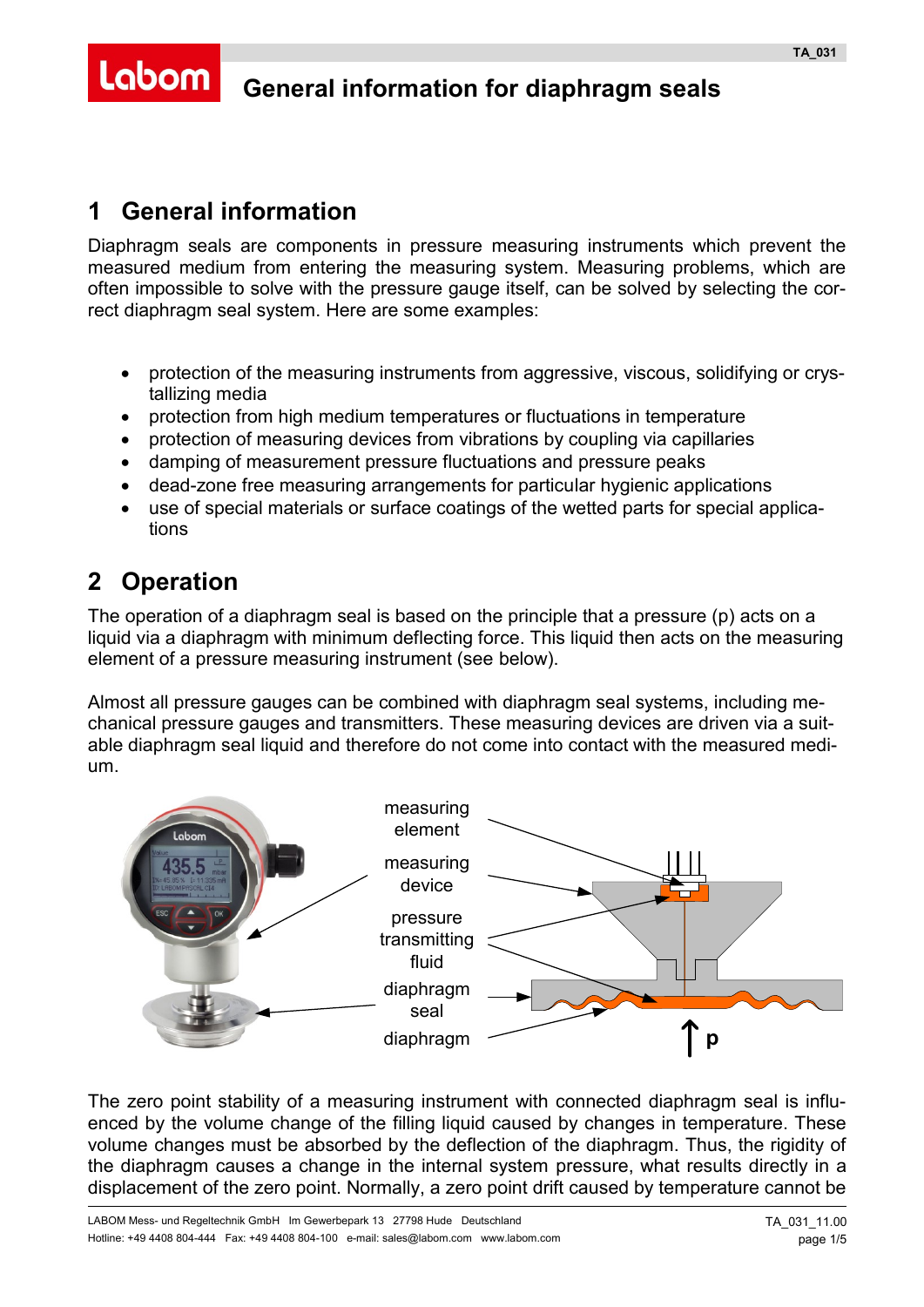compensated, so that the rigidity of a diaphragm seal directly influences the measurement accuracy.

### **3 Diaphragm seal body and diaphragm**

The shape of the diaphragm seal depends on the special requirements of the process in question. Diaphragm seals can have the following shape: flange-type diaphragm seal, screw-type diaphragm seal, diaphragm seal with extension, inline diaphragm seal.









flange-type diaphragm seal

screw-type diaphragm seal

diaphragm seal flang-type with diaphragm extension

 $Fig. 2$ 

inline diaphragm seal

Diaphragm seal systems with diaphragms from stainless steel or special materials are very resistant to chemical influence. A further protective measure is coating with PTFE foils, PFA or gold coating.

Fig. 2 shows the typical inner pressure gradient of a LABOM flat diaphragm seal. The permissible working volume of a diaphragm seal generally lies in the flat section of the characteristic curve.

working volume

$$
V_{A} = V_{2} - V_{1}
$$
 [cm<sup>3</sup>]

The pressure increase in the working range of a diaphragm seal can, with sufficient accuracy, be considered as linear and is defined as

rigidity





Our diaphragm seal systems are filled with volumes that have been specifically calculated for the system. The technology available today allows us to dose the system contents with an accuracy of 1.0 mm<sup>3</sup>. Diaphragm seal systems are generally suitable for vacuum and designed for processes temperatures from -10 to +140 °C.

Depending on the system design, medium and ambient temperatures can result in significant zero-point displacements at the measuring device. If necessary, we can provide you with a detailed error calculation.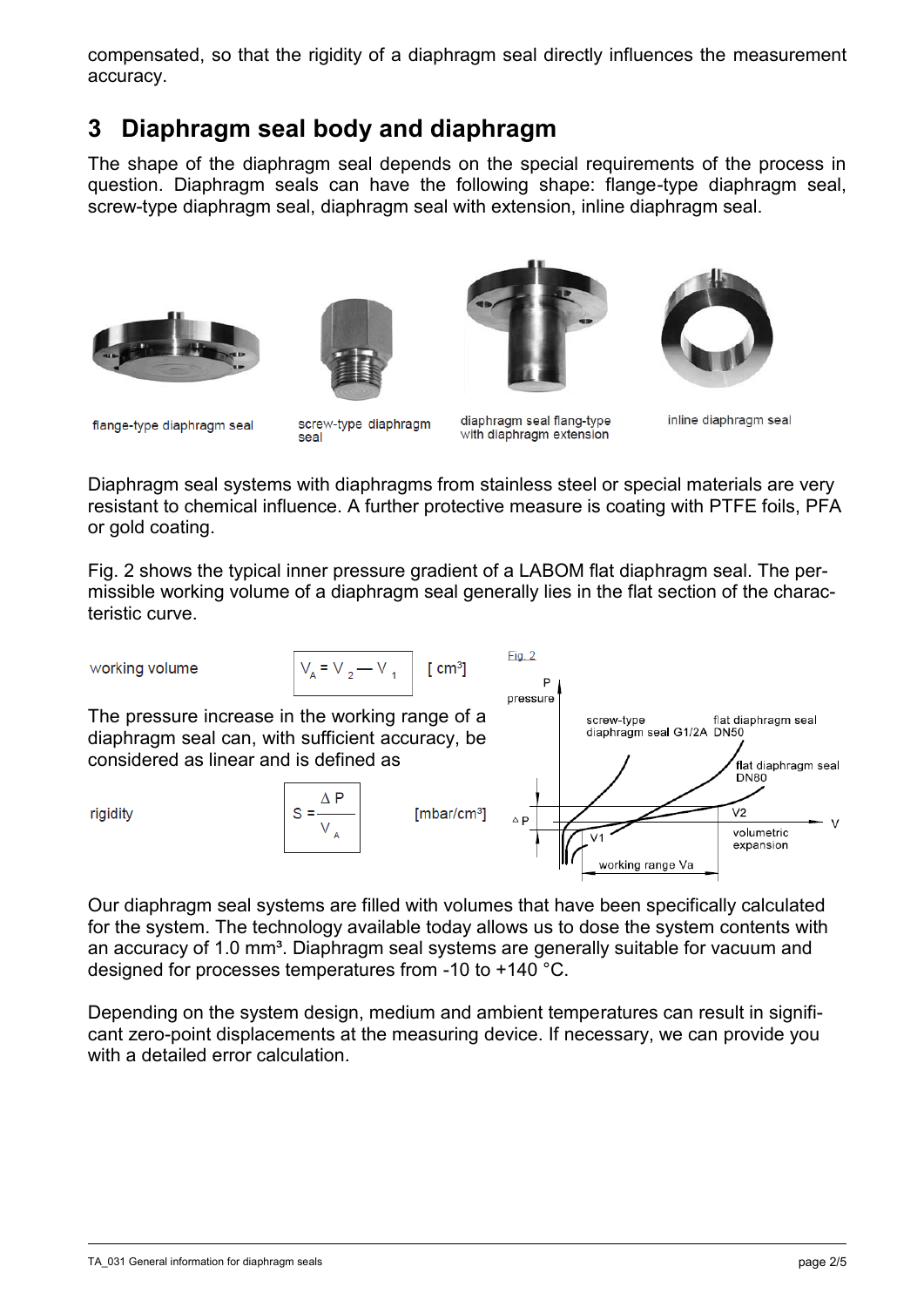# **4 Diaphragm technology**

It is the diaphragm itself that determines the characteristics of the diaphragm seal. These characteristics are critical for the design and error analysis of a diaphragm seal system. In the error analysis, diaphragm rigidity is the most important property. This property is essentially a function of the following parameters:

- Material strength
- Material
- Nominal diameter
- Shape of diaphragm

In particular, there are three diaphragm technologies available for flat diaphragm seals:

• Standard sinusoidal shape

This type of diaphragm is suitable for all designs and nominal sizes. When made of stainless steel, this diaphragm type is available with a great variety of standard coatings. Their major advantages: they are easy to manufacture and their thermal characteristics can be readily and accurately determined.

• Self-compensating diaphragm (patented)

The self-compensating diaphragm was developed for special diaphragm materials such as tantalum and Hastelloy. This type of diaphragm almost completely compensates for temperature-related fluctuations in the volume of transmission fluids located behind the diaphragm seal. Even with high diaphragm thicknesses (0.1 mm), diaphragm seal systems fitted with self-compensating diaphragms have significantly better thermal characteristics than those fitted with standard sinusoidal types. All designs specifying special diaphragm materials can be constructed with a selfcompensating diaphragm.

• LTC Technology (patented)

Diaphragms with Low Temperature Coefficient (LTC) technology are especially robust stainless steel diaphragms which exhibits almost no deflection force within their working range. The great strength of the materials used to construct this type of diaphragm make it mechanically robust and resistant to chemicals, cleaning processes and aggressive media.

The diaphragm size directly influences the ridgidity and therefore the temperature error. The bigger the diaphragm, the smaller the temperature error.

- active diaphragm surface approx.  $\varnothing$  85mm
	- $\rightarrow$  process temperature error < 0.1 mbar / 10 K (= 0.01 % / 10 K at 1000 mbar nominal range)
- active diaphragm surface approx.  $\varnothing$  65 mm
	- $\rightarrow$  process temperature error < 0.2 mbar / 10 K (= 0.02 % / 10 K at 1000 mbar nominal range)
- active diaphragm surface approx. Ø 50 mm
	- $\rightarrow$  process temperature error < 0.4 mbar / 10 K (= 0.04 % / 10 K at 1000 mbar nominal range)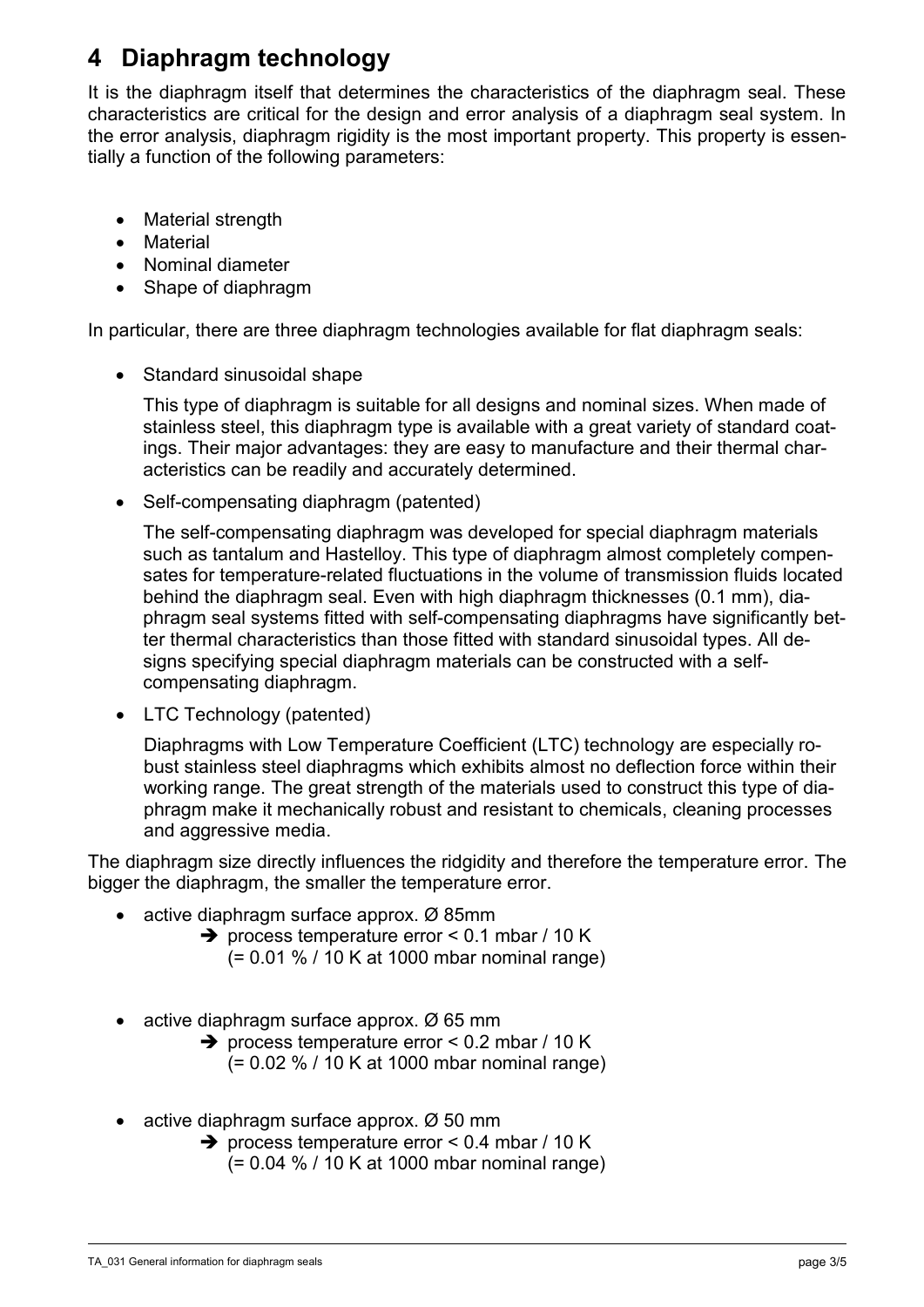### **5 Mounting instruction**

- Do not remove the protective cap or protective wrapping from the diaphragm before immediate installation to prevent soiling or damage.
- Do not touch the diaphragm with your fingers or other objects. Do not place the device on its diaphragm. Even small scratches or deformations may negatively influence the zero point or other characteristics of the device.
- Pressure transmitter and diaphragm seal are a closed system that must not be separated.
- The gasket should not rest on or press against the surface of the diaphragm. Any pressure on the diaphragm will be registered as a process pressure, which means that a gasket that is incorrectly positioned or too small will result in incorrect measurements. Ensure that the gasket is properly positioned on its sealing surface.
- For pressure measuring systems with capillary, please observe the additional mounting instructions BA\_904.

## **6 Pressure transmission fluid**

Depending on the application, a variety of liquids with different properties are available. The following table contains typical values, recommended application areas and features of the respective transmission fluid. For further information - especially limits for negative pressure applications - see TA\_038.

| Code             | Description/Application                                  | <b>Type</b>                  | $t_{\text{min}}$<br>$[^{\circ}C]$ | $t_{\rm max}$<br>[°C] | density<br>$[g/cm^3]$ | kin.<br>viscosity<br>$@.40^{\circ}$ C<br>$\text{[mm}^2/\text{s}]$ | Tk<br>[%/10K] | compres-<br>sibility<br>[%/100 bar] |
|------------------|----------------------------------------------------------|------------------------------|-----------------------------------|-----------------------|-----------------------|-------------------------------------------------------------------|---------------|-------------------------------------|
| FD <sub>1</sub>  | silicon-free oil suitable for<br>food stuff applications | polyalphaolefine oil         | -40                               | 230                   | 0,82                  | 31                                                                | 0.76          | 0,6                                 |
| FV3H             | vacuum and high<br>temperature oil                       | highly refined mineral oil   | $-10$                             | 400                   | 0,87                  | 95                                                                | 0.73          | 1                                   |
| <b>FC</b>        | Halocarbon oil for oxygen<br>applictions                 | halogenated carbon<br>chains | -30                               | 190                   | 1,92                  | 56                                                                | 0,9           | 0,73                                |
| <b>FM50</b>      | silicone oil M50                                         | high viscosity silicone oil  | $-50$                             | 300                   | 0,96                  | 40                                                                | 0.95          | 1,02                                |
| FM <sub>5</sub>  | low temperature silicone oil<br>M5                       | low viscosity silicone oil   | -90                               | 160                   | 0,92                  | 4                                                                 | 1,08          | 1,2                                 |
| <b>FW</b>        | white oil for food stuff<br>applications                 | low viscosity paraffin       | $-10$                             | 170                   | 0,85                  | 43                                                                | 0.76          | 0,6                                 |
| <b>FGW</b>       | glycerine/water mixture                                  | glycerine/water<br>70/30     | -30                               | 110                   | 1,18                  | 8                                                                 | 0.57          | 0,29                                |
| <b>FAW</b>       | alcohol/water mixuture for<br>the paint industry         | isopropanol/water<br>40/60   | $-20$                             | 75                    | 0,95                  | 1,9                                                               | 0,52          | 0,81                                |
| FMH <sub>1</sub> | metal liquid for high<br>temperatures or pressures       | low melting alloy            | 0                                 | 350                   | 6,44                  | 1,4                                                               | 0,126         | 0,02                                |